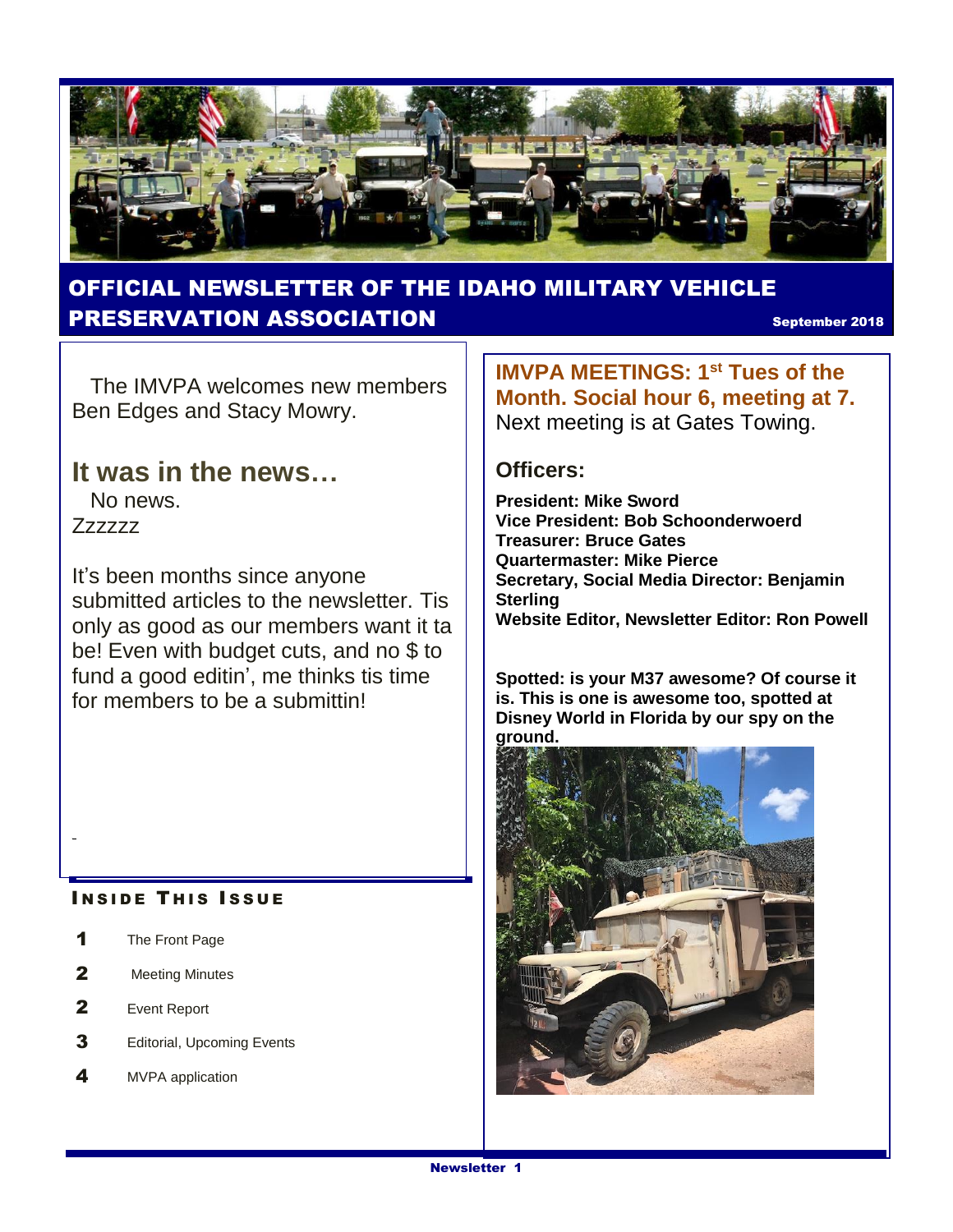## **Meeting Minutes by Vice President Schoonderwoerd**

The meeting was held at Bruce Gates on 8-7-2018 and there were 8 members in attendance. The temperature was about 98 degrees, so thank you Bruce for the cold water!!

1) Meeting called to order at 7:02 pm. Bruce gave our Treasurers report, and we now have \$1,532.83 in the bank account. Motion to accept, and passed. Old business was brought up. Wayne B Thanked everyone who showed at our show at Harley Davidson, but also enlightened everyone on what went wrong. He said things fell apart kind of soon. He was not in charge, so did not realize that H,D. was not open on Sunday, so foot traffic was little to none. Saturday started OK but some venders stayed till noon, then left. But foot traffic was good. Alex was gone so no one moved the truck over for advertisement, and not enough flyers got out. The Utah MVPA and some Montana MVPA showed up and expressed disappointment in the show. Talk of other shows: chrome at the home was good and they raised \$8,000.00 for the veterans. The 4th July parade in Middleton had some close moments with the crowd, as they were letting the kids run out to the vehicles, and some getting too close. There was talk of avoiding it next year. Al M, Roy and Tina S went to the Kuna days parade and said it was a great turn out. Candy could be handed out but not thrown. Bruce let everyone know of upcoming events. We had a small show and tell of related finds and Bruce G showed the group a field desk a friend found, and it's a great display. Bob S. showed a 1944 Snap-On  $\frac{1}{4}$ drive socket wrench set he found in a garbage can the day before. There was a good talk of being alert to what some people think is trash. The meeting was adjourned at 7:40 pm.

**Kuna Days Parade, August 4th ,** Photos by Ronnie Soldano Photography. Tina takes Ben's HMMWV to the parade. Ben is fighting wildland fires in Calif right now. Be careful Ben! Al Mizner in his M38 with his rabid biting dog, and Roy in his M151.

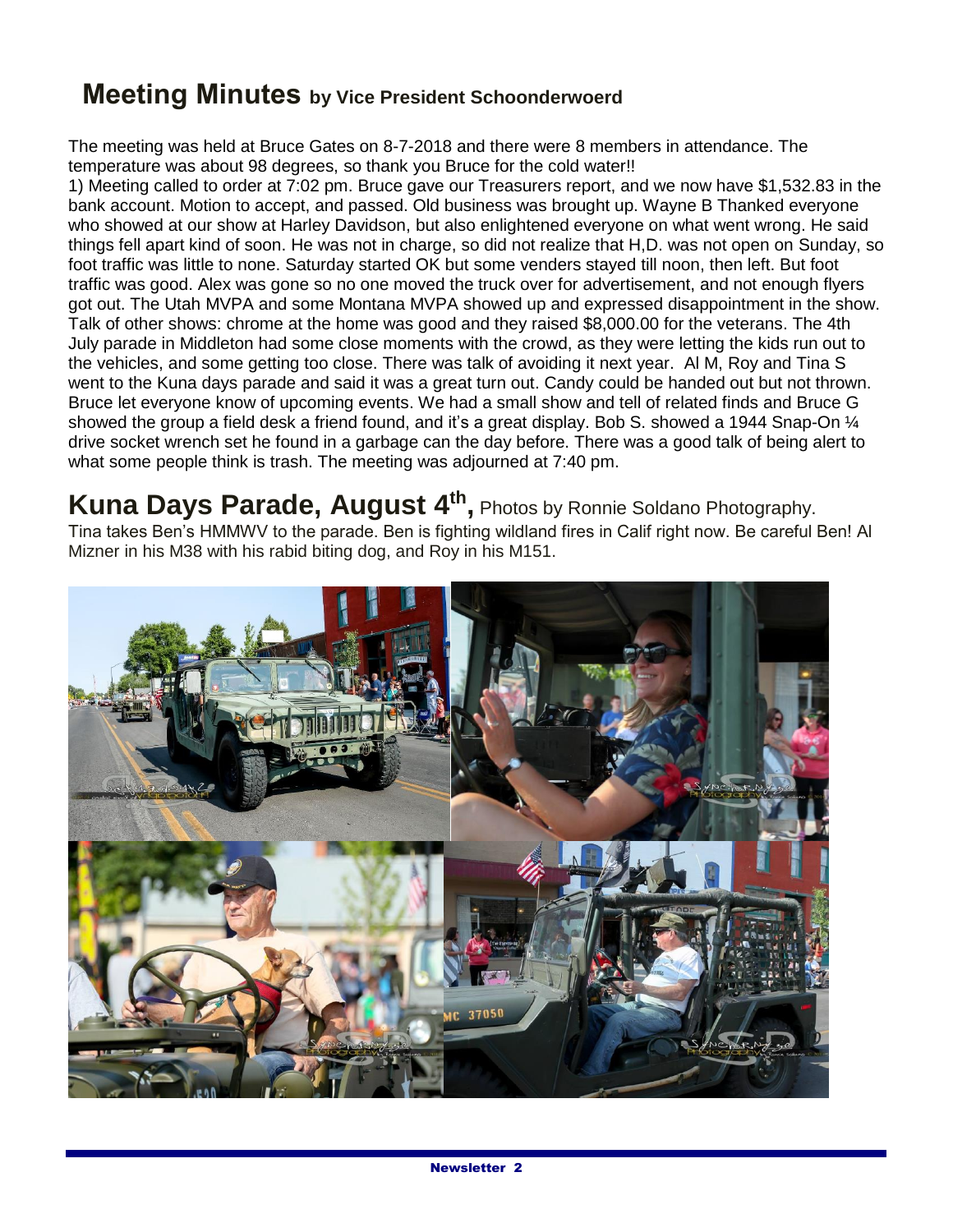## **Military vehicle spotlight, by Ron**



At the basic training museum at Fort Jackson there is a nice selection of military vehicles out front. I'd like to highlight a couple of them for you that you might find interesting. At left is a M3A1 Scout Car. This one was made by the White Motor Car company. Its combat weight was 5.83 tons and is has a cruising speed of 45 MPH. it's crew was 2 and had a 6 passenger capacity. Its main armament was one M2 50 caliber MG and one M1917A1 30 cal. You probably noticed that it looks like a half track but has 4 tires. As early as the 1930s the Army recognized the need for mechanized cavalry, and that troops required protection close to the front. The vehicle was determined to be a failure however primarily because its overall weight severely reduced its mobility off road. The halftrack variant provided more mobility of course. I always loved the scout car because of the simple fact that it's armored, has tires, and is somewhat easier and sexier to own for use in parades, etc.

The one on the right is the M718A1. You are probably familiar with the M151, but this rare variant is especially interesting. It was made by AM General and is a Vietnam era vehicle. But this variant is 143 inches long and was designed as a medical aid vehicle. I've personally never seen these outside of a museum. Well I do know one gentlemen who owns an unrestored non running derelict and he wants ahem, a very princely sum to sell it.

## **UPCOMING EVENTS Idahomvpa.org**

**- Cloverdale Funeral Home Show and Shine**, September 29th, 9AM-4PM; Entry fee is \$5. All proceeds go to the Veteran's Assistance League.

-No other updates submitted. Best way to stay informed is to attend the meetings!

## **Classified Ads**

Wanted: M101A2/A3 trailer. Contact Ben at hondatoys@gmail.com